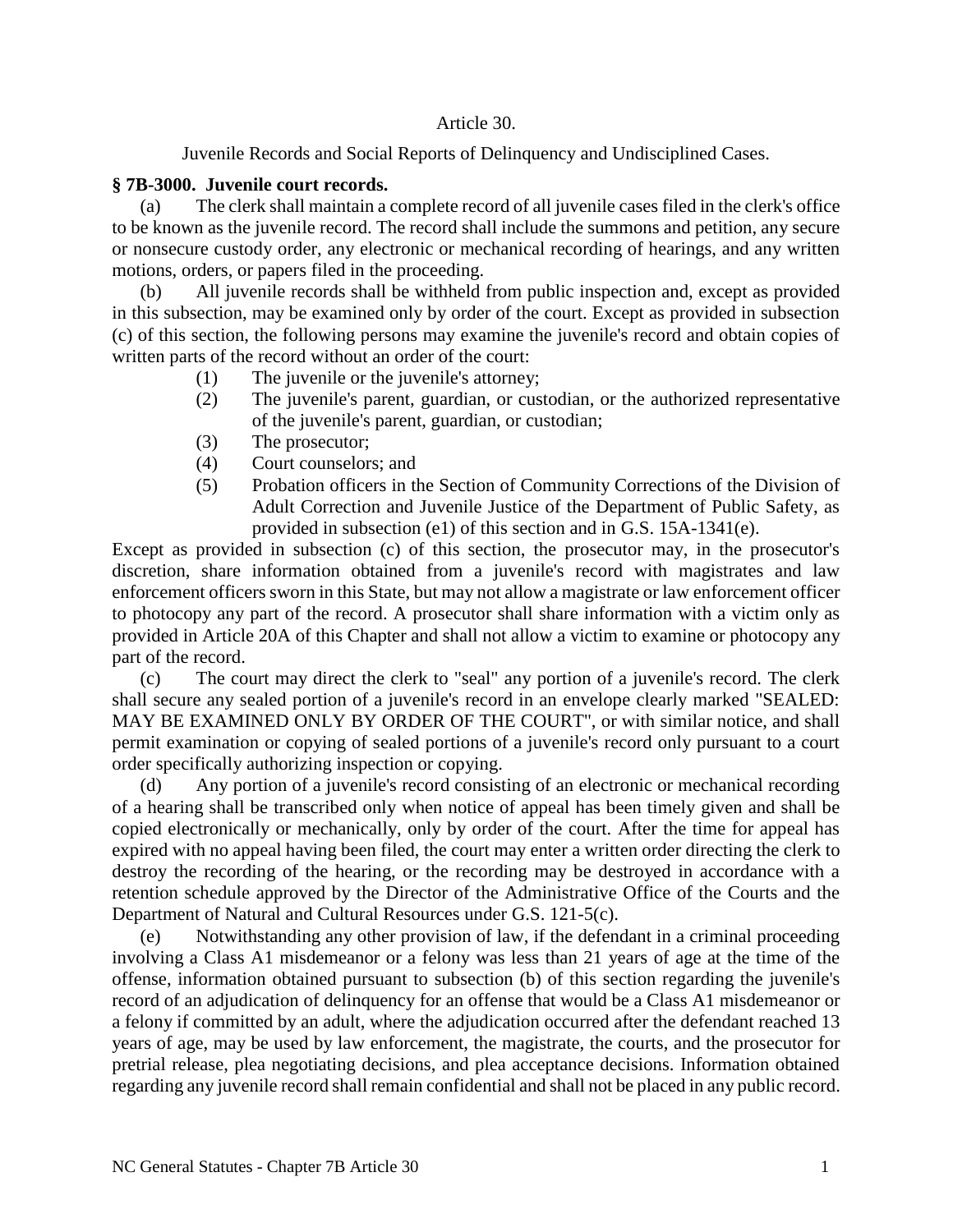(e1) When a person is subject to probation supervision under Article 82 of Chapter 15A of the General Statutes, for an offense that was committed while the person was less than 25 years of age, that person's juvenile record of an adjudication of delinquency for an offense that would be a felony if committed by an adult may be examined without a court order by the probation officer in the Section of Community Corrections of the Division of Adult Correction and Juvenile Justice assigned to supervise the person for the purpose of assessing risk related to supervision.

Each judicial district manager in the Section of Community Corrections of the Division of Adult Correction and Juvenile Justice shall designate a staff person in each county to obtain from the clerk, at the request of the probation officer assigned to supervise the person, any juvenile records authorized to be examined under this subsection. The judicial district manager shall inform the clerk in each county, in writing, of the designated staff person in the county. The designated staff person shall transfer any juvenile records obtained to the probation officer assigned to supervise the person.

Any copies of juvenile records obtained pursuant to this subsection shall continue to be withheld from public inspection and shall not become part of the public record in any criminal proceeding. Any copies of juvenile records shall be destroyed within 30 days of termination of the person's period of probation supervision. Any other information in the Section of Community Corrections of the Division of Adult Correction and Juvenile Justice records, relating to a person's juvenile record, shall remain confidential and shall be maintained or destroyed pursuant to guidelines established by the Department of Natural and Cultural Resources for the maintenance and destruction of Section of Community Corrections of the Division of Adult Correction and Juvenile Justice records.

(f) The juvenile's record of an adjudication of delinquency for an offense that would be a Class A, B1, B2, C, D, or E felony if committed by an adult may be used in a subsequent criminal proceeding against the juvenile either under G.S. 8C-1, Rule 404(b), or to prove an aggravating factor at sentencing under G.S. 15A-1340.4(a), 15A-1340.16(d), or 15A-2000(e). The record may be so used only by order of the court in the subsequent criminal proceeding, upon motion of the prosecutor, after an in camera hearing to determine whether the record in question is admissible.

(g) Except as provided in subsection (d) of this section, a juvenile's record shall be destroyed only as authorized by G.S. 7B-3200 or by rules adopted by the Administrative Office of the Courts. (1979, c. 815, s. 1; 1987, c. 297; 1994, Ex. Sess., c. 7, s. 1; 1995, c. 462, s. 4; c. 509, s. 5; 1997-459, s. 2; 1998-202, s. 6; 2000-137, s. 3; 2002-159, s. 26; 2009-372, s. 1; 2009-545, s. 2; 2011-145, s. 19.1(h), (k); 2011-277, s. 1; 2012-83, s. 17; 2015-241, s. 14.30(s); 2017-158, s. 24; 2017-186, s. 2(m); 2019-216, s. 12.)

## **§ 7B-3001. Other records relating to juveniles.**

(a) The chief court counselor shall maintain a record of all cases of juveniles under supervision of juvenile court counselors, to be known as the juvenile court counselor's record. The juvenile court counselor's record shall include the juvenile's delinquency record; consultations with law enforcement that did not result in the filing of a complaint; family background information; reports of social, medical, psychiatric, or psychological information concerning a juvenile or the juvenile's family; probation reports; interviews with the juvenile's family; the results of the gang assessment; or other information the court finds should be protected from public inspection in the best interests of the juvenile.

(a1) To assist at the time of investigation of an incident that could result in the filing of a complaint, upon request, a juvenile court counselor shall share with a law enforcement officer